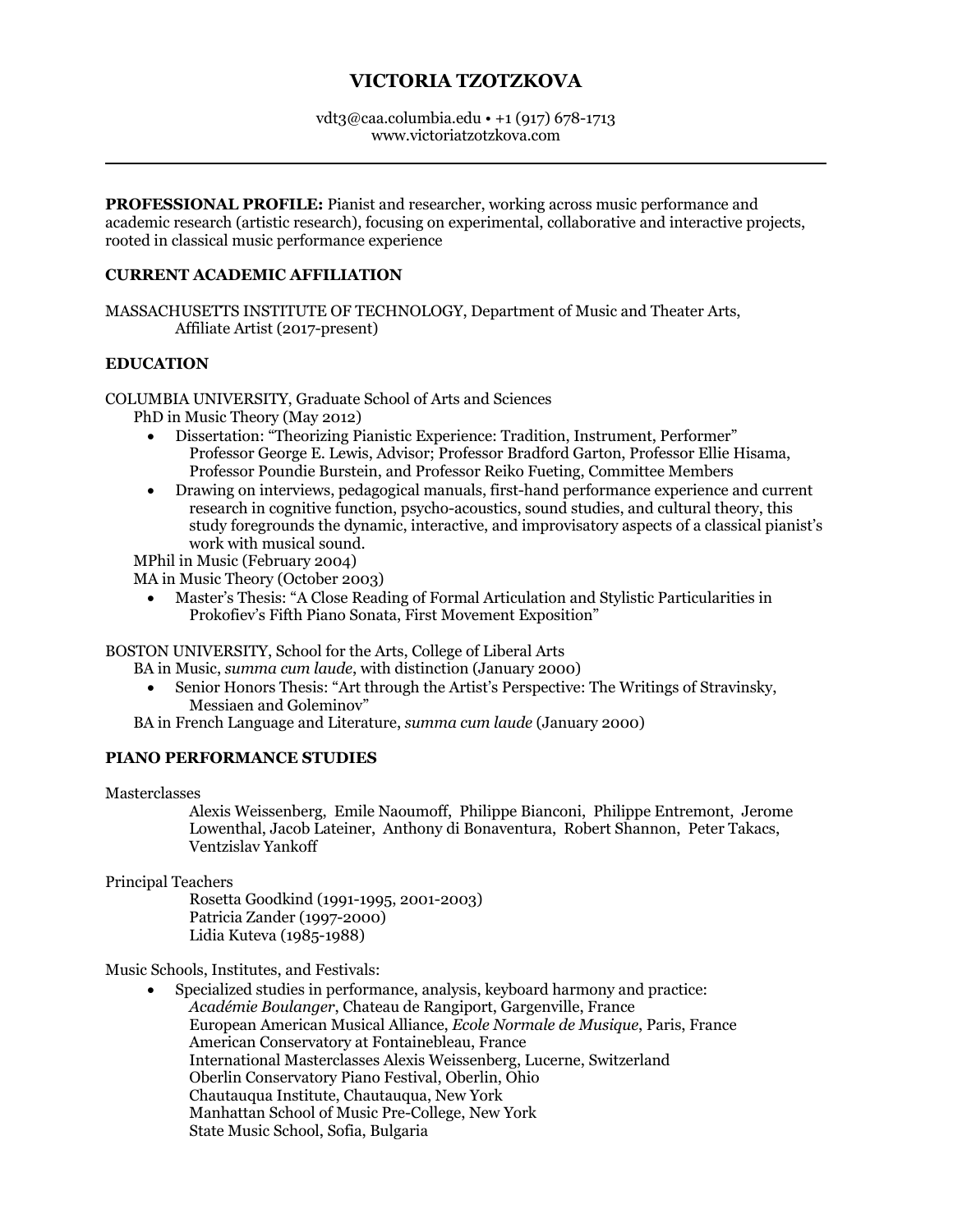#### **PUBLICATIONS**

• "Artistic Research, or the Knowledge/s of Artistic Practice/s," overview and interview with Swedish concert pianist and licensed psychologist Fransisca Skoogh, Performance and Analysis Interest Group of the Society for Music Theory, curated blog series (forthcoming)

• "Experiments in Experience: Listening to Rooms and Pianos", co-authored with Fiona Smyth, chapter in *Experience, Music, Experiment: Pragmatism and Artistic Research*, William Brooks, ed., Orpheus Institute Series (forthcoming)

• "The Second-person Position in Music Performance: An Autoethnography of Shared Experience in Rehearsing György Ligeti's *Three Pieces for Two Pianos*," chapter in *Writing About Personal Experience as Academic Research in Music Studies: Autoethnography, Self-Reflexivity, and Arts-Based Practice*, Christopher Wiley and Peter Gouzouasis, eds. (under consideration)

• "Exploring Real-Time Sonic Adjustments in the Performance of Notated Music: Audio-Haptics, Space Acoustics, and the Variable Timbres of Piano Sound", chapter in *New Thoughts on Piano Performance,* ed. Christine MacKey (London: London International Piano Symposium, 2017)

• "A Cybernetic View of Theory and Practice, or Reflections on Integrating Performance and Analysis," Performance and Analysis Interest Group at SMT, curated blog series (February 2017)

• "Real-time Adjustments in the Performance of Notated Piano Music: Morton Feldman, Space Acoustics, and the Variable Timbres of Piano Sound," in *Proceedings of the International Symposium on Performance Science 2011*, Aaron Williamon, Darryl Edwards, and Lee Bartel, eds. (Utrecht: European Association of Conservatories, 2011)

• "Performer's Agency and the Ideal of Transparency: Practical Contradictions and Ideological Tensions Facing Performers of Musical Masterworks," in *Musical Perspectives: Perspectives and Research in Music Performance*, peer-reviewed online journal (April 2010)

#### **INVITED PRESENTATIONS AND WORKSHOPS**

• "Creative Agency through Improvisation: Performance, Analysis and Romantic Preluding in the Twenty-first Century", invited guest presentation, Music Analysis Seminar, taught by Professor James Gutierrez, Northeastern University (November 2019)

• "On the Threshold of Tone: An Interactive Workshop on Pianistic and Architectural Listening," with Dr. Fiona Smyth, invited guest presentation, Music and Technology, taught by Professor Florian Hollerweger, Massachusetts Institute of Technology (November 2017)

• "Audio-haptics or Hearing with the Fingertips: Sound Production in Piano Performance as Research and Experience," invited guest presentation, Music, Brain, and Body, Honors Program in Music Cognition, taught by Professor Hubert Ho, Northeastern University, Boston (March 2017)

• "Collaborative Listening or Sharing Pianistic Experience: Exploring the Possibilities," workshop-presentation, Banff Centre for the Arts, Banff, Canada (February 2017)

• "Expressive Sound in Piano Performance, or an Invitation to Collaborative Listening," interactive session on sounds from late-Romantic, contemporary, and new music repertoires for the piano, Musicology in the Concert Hall: Performance Studies at Work, International University of Andalusia, Spain (December 2016)

• "Timbre and Experience: An Introduction to Musical Color," invited guest presentation, Music Theory I, taught by Professor Richard Beaudoin, Harvard University (April 2016)

• "Audio-haptics or Hearing with the Fingertips: Sound Production in Piano Performance as Action, Perception, and Experience," invited guest presentation, Music, Mind, and Brain seminar, taught by Professor Hubert Ho, Northeastern University, Boston (April 2015)

• "On Sound in Piano Performance: Theorizing Experiential Possibilities," invited seminar talk, Mind and Body in Music seminar, taught by Professor Eugene Montague, George Washington University, Washington, D.C. (April 2013)

• Tutorial on Performance and Analysis, invited presentation for the North-East Music Cognition Group (NEMCOG), with Dr. Olaf Post, Boston University, Boston, MA (November 2012)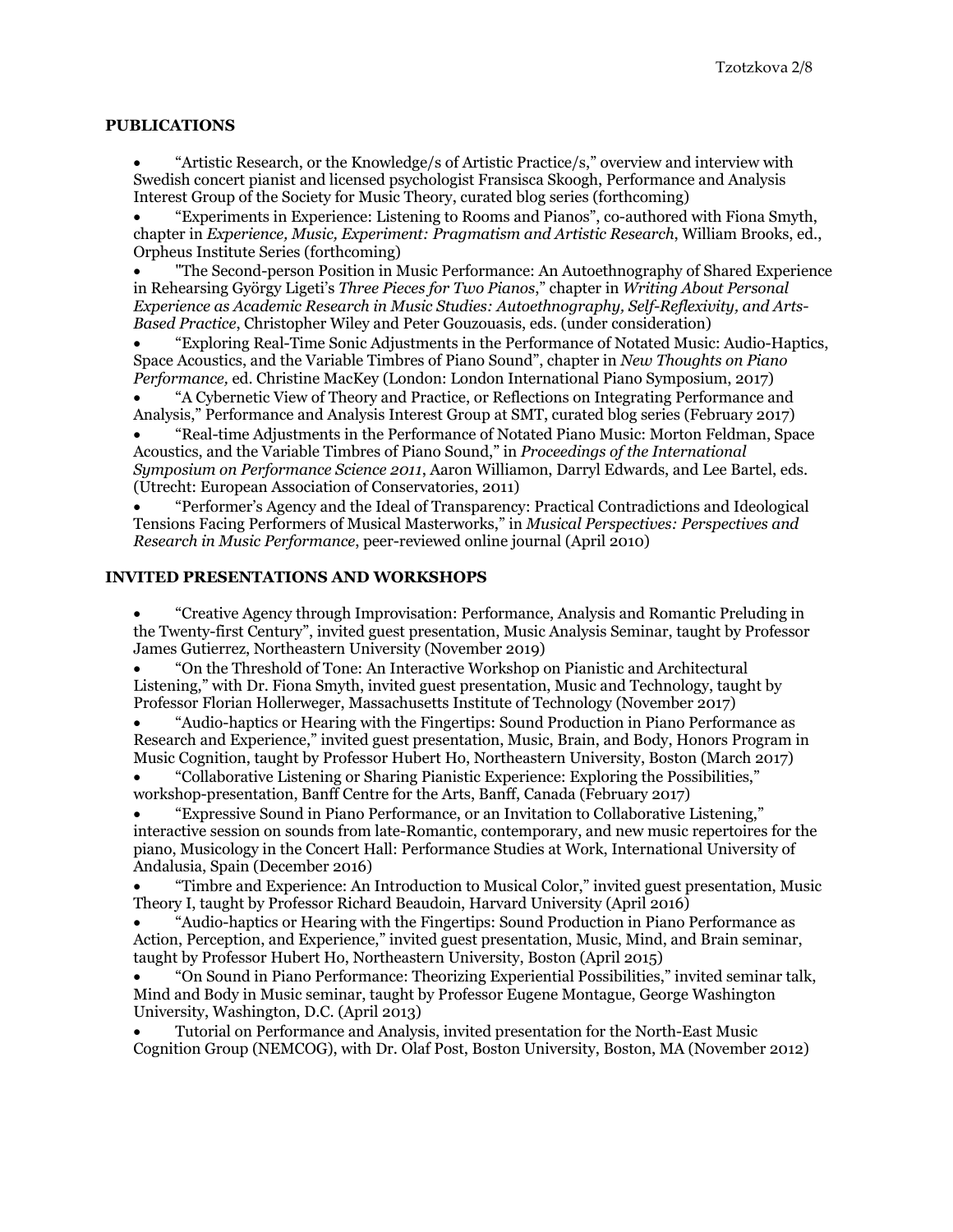#### **COLLABORATIONS AND INITIATIVES**

• "Music Performance Collabor-a-thon: Practice, Theory, Research, and Technology," a conference and project development workshop to explore the intersectons of music performance experience with other spheres of human activity, ideologue and organizer, in collaboration with Dr. Fiona Smyth and guest presenters Dr. Andrew Goldman and Ben Wetherfield, Student Organizations Center at Hilles, Radcliffe Qaudrangle, Harvard University (November 2016)

• "Musical Performers, Musical Works," special session organized by the Performance and Analysis Interest Group of the Society for Music Theory, session chair, Society for Music Theory annual meeting, Vancouver, Canada (November 2016)

• "Performance as Experience," co-orgnized panel, with Drs. Andrew Friedman and Alan Dodson, Fourth International Performance Studies Network Conference, Bath Spa University, Bath, UK (July 2016)

• "Artistic Research: Listening and Performing Practices in Classical Music," a workshoppresentation, with Dr. Andrew Friedman, Wintersessions, Music Department, Harvard University, Cambridge, MA (January 2016)

• "Agency and Musical Performance," co-organized day-long session, with Professor Euguene Montague, VIIIth European Music Analysis Conference, Leuven, Belgium (September 2014)

• "Theorizing Real-time Experience: An Auto-Ethnographic Approach to Preparing Gyorgy Ligeti's *Three Pieces for Two Pianos* for Performance," with Dr. Hubert Ho, With Four Hands: Music for Two Pianists International Conference, Institute for Musical Research, School of Advanced Studies, University of London, UK (June 2013)

## **INTERNATIONAL CONFERENCE PRESENTATIONS**

• "Creative Agency in Classical Music Performance: Theorizing, Observing, Experiencing," paper presentation, Intercongressional Symposium of the International Musicological Society, Lucern University of Aplied Sciences and Arts, Lucern, Switzerland (July 2019)

• "Creative Agency in Classical Music Performance: Theorizing, Observing, Experiencing," paper presentation, Fifth International Performance Studies Network Conference, Norwegian Academy of Music, Oslo, Norway (July 2018)

• "Theorizing First-Hand Experience across Two Pianos: Developing an Auto- Ethnography of Preparing Gyorgy Ligeti's *Three Pieces for Two Pianos* for Performance," workshop-presentation, Beyond "Mesearch": Autoethnography, Self-Reflexivity, and Personal Experience as Academic Research in Music Studies, Institute of Musical Research (IMR) Study Day, School of Advanced Study, University of London (April 2018)

• "Expressive Sound at the Piano or Explorations in Sound Experience," poster presentation, International Symposium on Performance Science, Harpa Center, Reykjavik, Iceland (August 2017)

• "Creative Agency at the Convergence of Theory, History, and Performance: The Current-day Promise of Romantic Preluding Practices," Eighth International Symposium on Music/Sonic Art: Practices and Theories, Institut für Musikwissenschaft und Musikinformatik (IMWI), Karlsruhe, Germany (July 2017)

• "Theorizing Performance from the Second-person Position," as part of panel, *Performance as Experience*, Fourth International Performance Studies Network Conference, Bath Spa University, Bath, UK (July 2016)

• "Audio-haptics or Hearing with the Fingertips: Sound Production in Piano Performance as Action, Perception, and Experience," Sixth International Symposium on Music/Sonic Art: Practices and Theories, Institut für Musikwissenschaft und Musikinformatik (IMWI), Karlsruhe, Germany (July 2015)

• "Improvising the Standard Repertoire: Transparency, Improvisation, and Agency in Classical Piano Performance," Music for All, Orpheus Doctoral Conference 2015, Orpheus Institute, Ghent, Belgium (February 2015)

• "Sounding Music, Cultivating Agency: Musings on Concepts, Discourses, and Practices in Present-Day Traditions of Classical Music Performance," part of session, *Agency and Musical Performance*, VIIIth European Music Analysis Conference, Leuven, Belgium (September 2014)

• "Theorizing Sound Quality in Piano Performance: The Music of Morton Feldman, the Teaching of Heinrich Neuhaus, and Real-Time Experience of Piano Sound," Center for Musical Performance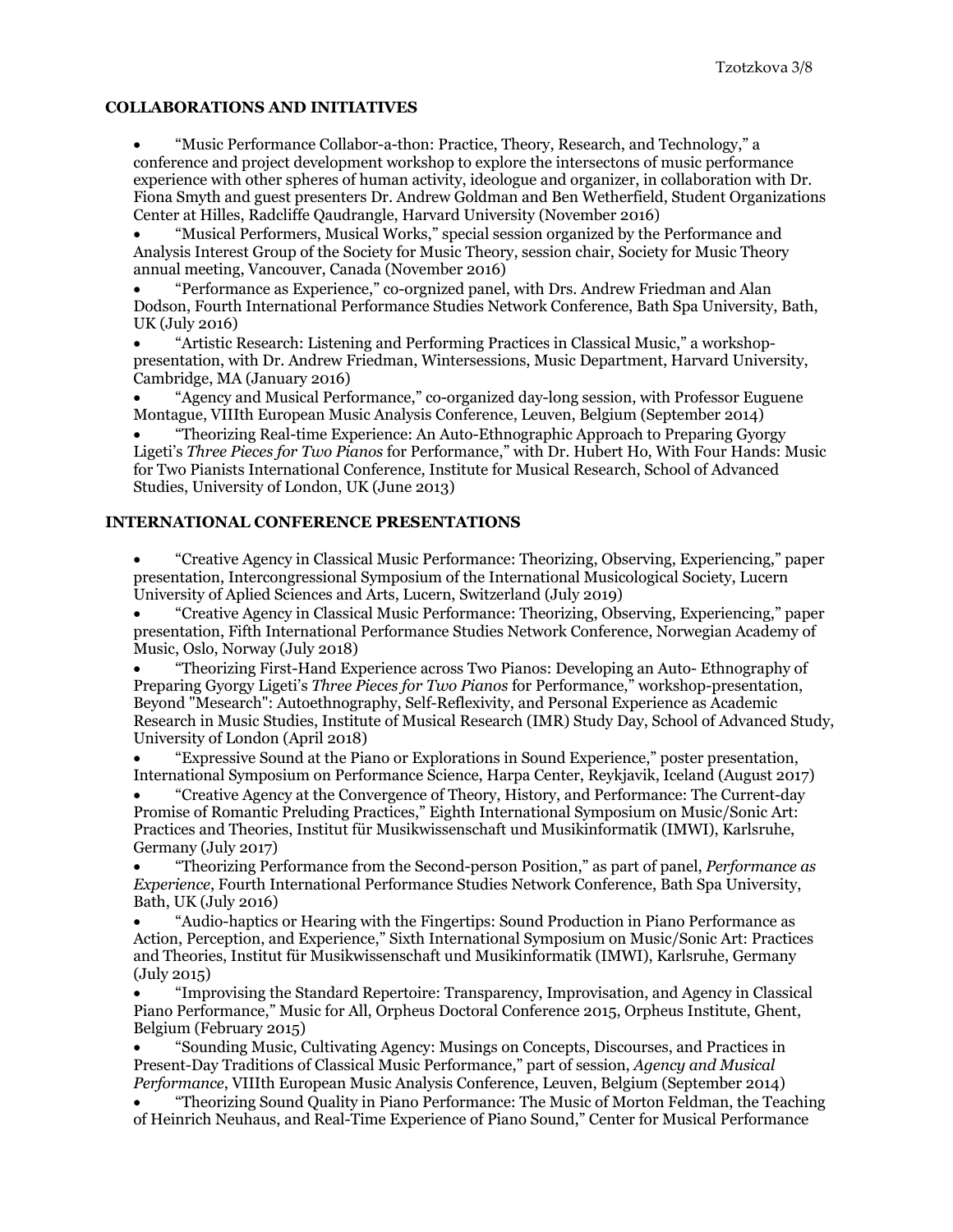as Creative Practice (CMPCP), Performance Studies Network International Conference, Cambridge University, Cambridge, UK (July 2014)

• "Permanence and Transience: Musings on Creative Practice, Classical Music Performance, and the 'Work-concept' through the Lens of Critical Ethnography," Center for Musical Performance as Creative Practice (CMPCP), Performance Studies Network International Conference, Cambridge University, Cambridge, UK (April 2013)

• "Towards a Model of Sound Production in Piano Performance: Systematizing Pedagogical Views in Light of Personal Experience and Ulric Neisser's 'Perceptual Cycles,'" London International Piano Symposium, Royal College of Music, London, UK (February 2013)

• "Acoustic Piano Performance as Sound Art: The Music of Morton Feldman, the Teaching of Heinrich Neuhaus, and Real-time Experience of Piano Sound," Third International Symposium on Music/Sonic Art: Practices and Theories, Institut für Musikwissenschaft und Musikinformatik (IMWI), Karlsruhe, Germany (July 2012)

• "Real-time Adjustments in the Performance of Notated Piano Music: Morton Feldman, Space Acoustics, and the Variable Timbres of Piano Sound," International Symposium on Performance Science, University of Toronto, Toronto, Canada (August 2011)

• "Obtaining the Right Sound, or Elements of Improvisation in Performing Debussy's "Des pas sur la neige,"" Center for Musical Performance as Creative Practice (CMPCP), Performance Studies Network International Conference, Cambridge University, Cambridge, UK (July 2011)

• "Achieving Transparency: Performers' Agency and the *Werktreue* Ideal," Performing Romantic Music: Theory and Practice, Conference, Durham, UK (July 2008)

## **NATIONAL CONFERENCE PRESENTATIONS**

• "Capturing the Improvisational Spirit of Nineteenth-century Pianism at the Keyboard Today: An Artistic Research Approach to Romantic Preluding Practices", Fifth-annual Historical Performance Conference and Summit, Indiana Universuty Jacobs School of Music (January 2021)

• "Analysis as Improvisation, or Keyboard Skills for the Twenty-First Century: Exploring Preluding, Romantic Pianism, and Creative Agency in Current-day Classical Performance Training," The Improvising Brain III: Cultural Variations and Analytical Approaches, Interdisciplinary Conference, Georgia State University, Atlanta, Georgia (February 2017)

• "Exploring Real-time Sonic Adjustments in the Performance of a Notated Piano Score," North-East Music Cognition Group (NEMCOG), semi-annual meeting, New York University, New York (April 2013)

• "On Developing an Interpretation: Stanislavsky on Acting, Lewin on Debussy, and Baudelaire's Influence on Personal Performance Experience," Counterpoints: Nineteenth-Century Literature and Music, Conference, Fordham University, Lincoln Center, New York (October 2011)

• "Exploring Real-time Adjustments to Changes in Acoustic Conditions in Artistic Piano Performance," 2011 Conference of the Society for Music Perception and Cognition, Eastman School of Music, Rochester, NY (August 2011)

• "Identifying with a Piece of Music in Performance and in Analysis, or in Search of the Interpretation," Special Symposium on Performance and Analysis, Indiana University, Bloomington (February 2009)

• "Transmitting the Sublime: The Place of the Performer in the Conceptual Chain between Masterwork and Audience," Harvard Graduate Music Forum (October 2005)

• "On David Lewin's Use of the Composer's Voice and its Implications for Analysis and Performance," Princeton-Cornell-Penn-Columbia Graduate Consortium (January 2005)

# **SELECTED PERFORMANCES**

• "Impromptu", a salon event of Romantic repertoire and Romantic style improvisation, with pianists Clemens Teufel and Christos Vayenas, Harvard Musical Association, Boston (May 2019)

• "With Light in My Soul", ClassicArt String Quartet & Ensemble with the Sofia Philharmonic Orchestra, "Bulgaria" Chamber Hall, Sofia, Bulgaria (June 2018)

• "The Piano Is a Thousand Instruments: An Afternoon of Music and Conversation", with composers Carl Christian Bettendorf, Bert Van Herck, and Richard Beaudoin Killian Hall, Massachusetts Institute of Technology (March 2018)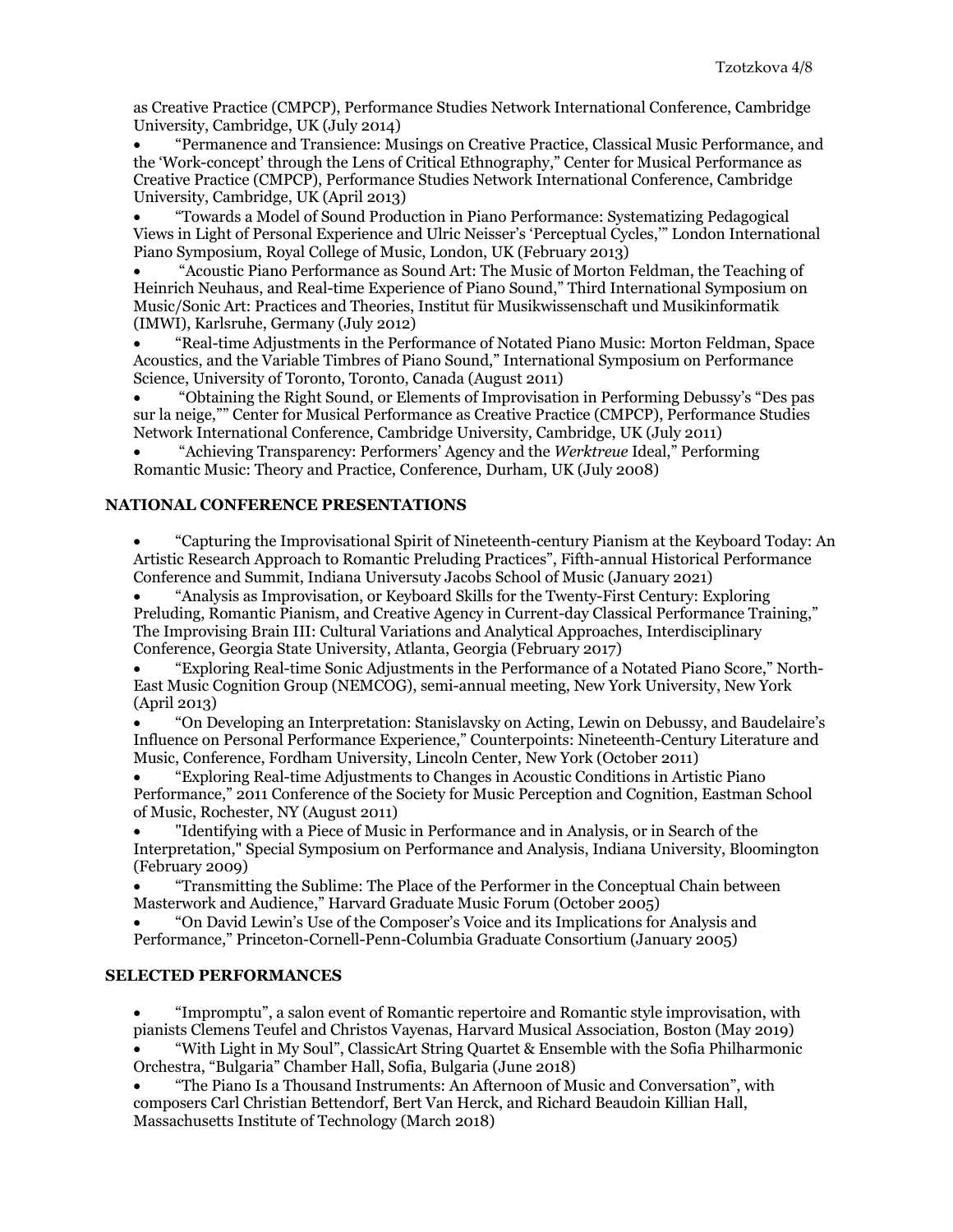• "Songs in Instrumental Hues," ClassicArt String Quartet & Ensemble with the Sofia Philharmonic Orchestra, "Bulgaria" Chamber Hall, Sofia, Bulgaria (January 2018)

• "T60, Or: The Mystery of Acoustics: First Steps towards a Therater of Sound in Twelve Scenes" works-in-progress presentation in collaboration with Drs. Fiona Smyth and Florian Hollerweger, Killian Hall, MIT (November 2017)

• "More Stars and Galaxies: Music by Cogan, Debussy, Escot, McMillan, Van Herck," participating artist, Jordan Hall, Boston (October 2017)

• "A Palette of Timbres," inaugural concert of ClassicArt String Quartet & Ensemble with the Sofia Philharmonic Orchestra, "Bulgaria" Chamber Hall, Sofia, Bulgaria (June 2017)

• "Soundworlds at the Piano," interactive presentation and recital, Killian Hall, MIT (May 2017)

• Showcase: Open Studios Presentations, Rolston Auditorium, Banff Centre for the Arts, Banff, Canada (February 2017)

• "The Piano is a Thousand Instruments: An Invitation to Collaborative Listening," interactive workshop and performance, Holden Chapel, Harvard University, (May 2016)

• "Music for Two Pianos", Conference Concert and Workshop, with Mine Dogantan-Dack, Sixth International Symposium on Music/Sonic Art: Practices and Theories, Institut für Musikwissenschaft und Musikinformatik (IMWI), Karlsruhe, Germany (July 2015)

• "The Piano is a Thousand Instruments", a concert-presentation, Lehman Hall, Dudley House, Harvard University (May 2015)

• "Preludes and Repertoire: A Current-Day Exploration of Romantic Pianism," concertpresentation, Spectrum NYC, New York (May 2014)

• "With Four Hands: Music for Two Pianists," Conference Concert, with Mine Dogantan-Dack, Chancellor's Hall, Senate House, London, UK (June 2013)

• "Bells, Shimmers, and Images: Zooming in on Acoustic Piano Sound," concert-presentation and conversation with composer Carl Christian Bettendorf, presented by the Bulgarian Cultural Salon in New York and Young in the City Artist Fund, Bulgarian Consulate General, New York (January 2013)

• "SonicExchange" collaborative initiative, curated by Ursel Schlicht, recital and conversation, in conjunction with dOCUMENTA (13) cultural festival, Kassel, Germany (July 2012)

• Mussorgsky's "Songs and Dances of Death", a semi-staged production with Juliet Forshaw, voice and Maria Forshaw, poetry, Lerner Hall, Columbia University (June 2012)

• Rosetta Goodkind Memorial Concert, Manhattan School of Music, New York (November 2011) • "Counterpoints: Nineteenth-century Music and Literature," Conference Concert, Fordham

University, Lincoln Center, New York (October 2011)

• Bechstein Artist Series, solo recital, Bechstein Piano Center, New York (October 2010)

• "In the Spirit of Diaghilev," Stravinsky, *Les Noces*, Argento Chamber Ensemble, The Miller Theatre at Columbia University, New York (April 2010)

• Artists International Special Presentations, New York recital debut, Weill Recital Hall at Carnegie Hall (April 2009)

• "Music and Dance Collaborations," New Chamber Ballet, City Center Studios, New York (November 2008)

• *Vek* Chamber Music Ensemble, Sofia Philharmonic, Chamber Hall at *Bulgaria* Concert Hall, Sofia, Bulgaria (June 2008)

• Festival Showcases: New Works, European American Musical Alliance, *Ecole Normale de Musique,* Paris, France (July 2007)

• Festival Showcases: French Piano Music, *Salle des Colonnes, Chateau de Fontainebleau,*  Fontainebleau, and *Parc de Bel Ebat,* Avon, France (July 2006)

• Columbia University Orchestra concerts, The Miller Theater and Lerner Hall, Columbia University (2004-2005, 2005-2006 Seasons)

- Concerts at the Abbey, *Baroquesaal,* Engelberg Abbey, Engelberg, Switzerland (October 1998)
- Chamber Music Series at the Donnell Library, New York (1992-1995)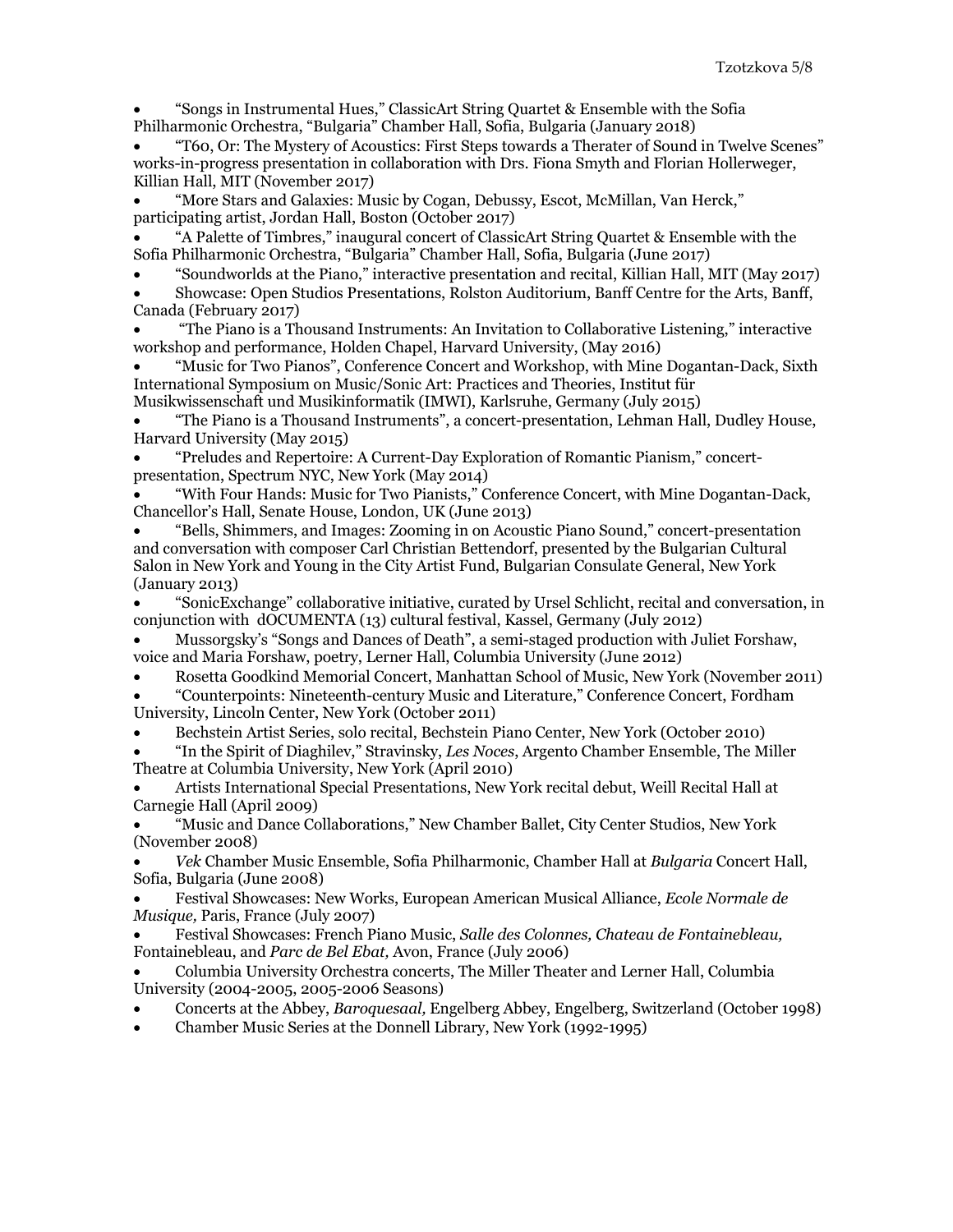## **OTHER PERFORMANCE EXPERIENCE**

#### CHAMBER MUSIC

ClassicArt String Quartet & Ensemble with the Sofia Philharmonic Orchestra, pianist, concept-developer and annotator, and co-founder with Kristiana Mihailova (2016-present)

Chamber Music Masterclasses (1992-2007)

Herre-Jan Stegenga, Régis Pasquier, Frédéric Aguessy, Bayla Keyes, Andrés Díaz, Chaim Zemach, John Forconi, Philip Lasser, Emile Naoumoff, Maria Clodes-Jaguaribe, Dimiter Kozev, Anguel Stankov

Selected Performance Venues

Weil Recital Hall at Carnegie Hall; New York Public Library; The Miller Theater, New York; Chamber Hall at Bulgaria Concert Hall, Sofia; Lenna Hall, Cahutauqua, NY; Tsai Performance Center, Boston University; Hall at the Institute for Musical Research, School of Advanced Studies, University of London; Musik Hochschule Karlsruhe, Germany; Ecole Normale de Musique, Paris; Chateau de Fontainebleau, France

#### CHORAL SINGING

- *Atra, ossia l'amore ricordato:* A Handel pastiche opera, Morningside Opera Company, Ailey Citigroup Theater, New York (February 2011)
- Cerha, *Four Fragments after Hölderlin,* The Berg-Cerha Legacy, Argento New Music Project, Weill Recital Hall at Carnegie Hall (February 2006)

#### **ACADEMIC TEACHING**

MASSACHUSETTS INSTITUTE OF TECHNOLOGY, Department of Music and Theater Arts

- Piano Lab: Fundamentals of Music; Harmony and Counterpoint I and II (2017-present)
- Lecturer, Harmony and Counterpoint I (Spring 2018)

HARVARD UNIVERSITY, Department of Music

- Music Theory I, Teaching Fellow, Keyboard Skills (2011-2016) First year of a two-year curriculum for concentrators in Music, responsible for the keyboard component of the course curriculum
- Performance and Analysis Seminar, Teaching Assistant (2012-2014)
- Assisted with class meetings and analytical projects for this performance-focused seminar • Music Theory I, Teaching Fellow, Sections Work (2011-2012)
- Group work in aural skills: dictation, sight-singing, rhythm, harmonic hearing; Group work in analysis and composition, individual work on projects;

#### COLUMBIA UNIVERSITY, Department of Music

- Chromatic Harmony and Counterpoint, Teaching Assistant and Section Leader (2003-2006) Second year theory of a two-year curriculum for concentrators in Music
- Masterpieces of Western Music, Teaching Assistant (Summer 2004)

Part of the Core Curriculum for Columbia College undergraduates

- Senior Independent Work in Harmony and Aural Skills, Co-Instructor (Spring 2004)
- Aural Skills, Levels II, III, and IV, Instructor (2001-2003)

Upper three semesters of a four-semester curriculum for concentrators in Music

#### **NON-ACADEMIC TEACHING**

PIANO TEACHING (2000-present)

- Integrate keyboard harmony and improvisation
- Cultivate habits of sustained attentiveness to sound and physical comfort
- Develop vivid sonic imagination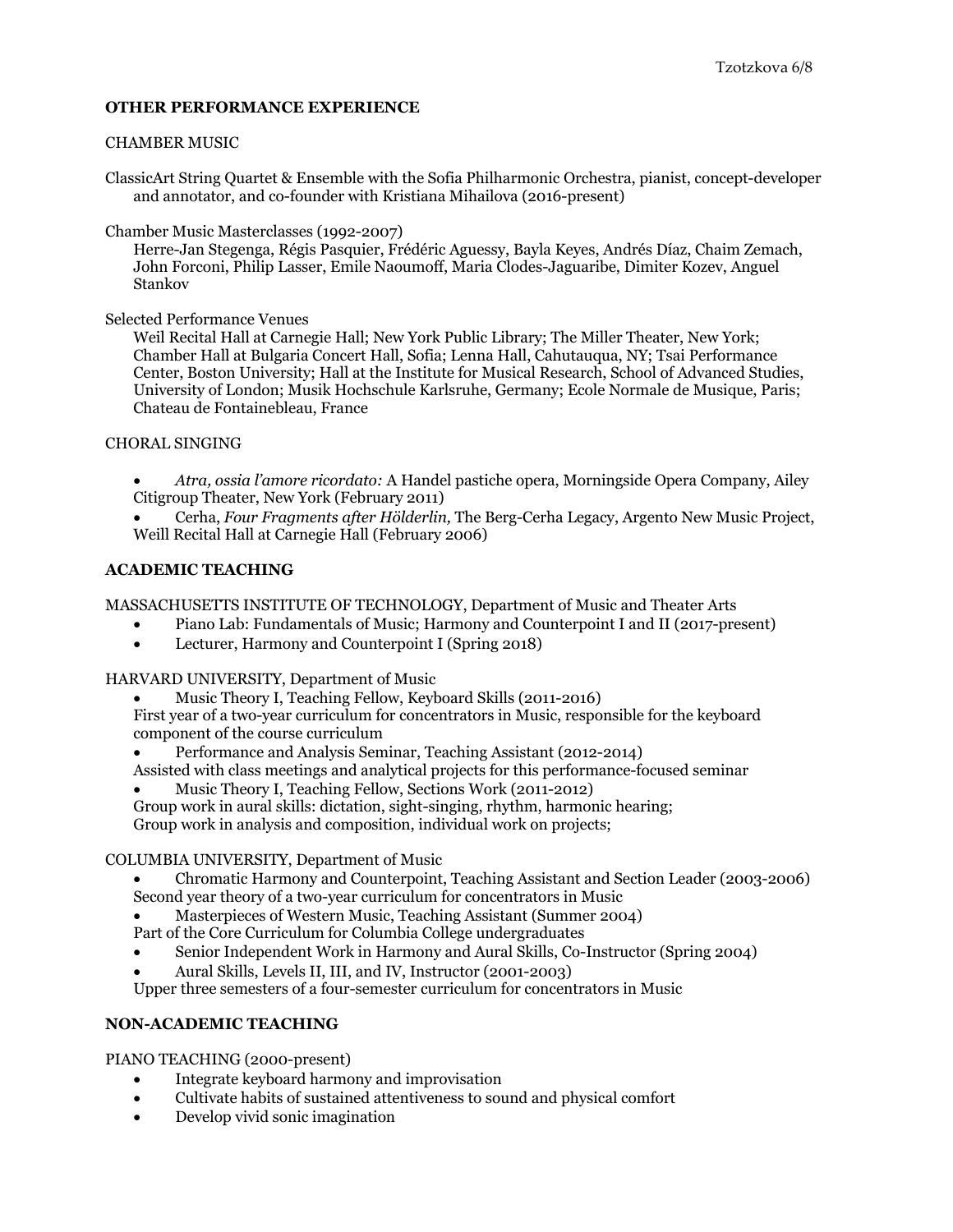## VOCAL AND CHAMBER COACHING

- Morningside Opera Company, rehearsal pianist and choir member, New York (2009-2011)
- Performance and Analysis Seminar, Harvard University, teaching assistant (2012-2014)

## SCHOOL PROGRAMS

• Pianist, assistant music director, and coach: Children's Choir and School "Gergana" at the Bulgarian Consulate General in New York (2007-2012)

• High 5: Literacy through the Arts After School Program for High School Students, New York (2006), presenter on music

## **CURRENT PROJECTS**

• "Contingent", a study of rehearsal and performance experience with improvised and nonimprovised music, with composer Joshua Hahn and a brass quintet

• "Thracian Dances", a program with the Chromos Collaborative Orchestra and Bulgarian dancer and choreographer Petar Petrov based around a cycle of orchestral tableaux pieces by Bulgarian composer Petko Stainoff

• "Listening to Rooms and Pianos", an audio piece on expert listening in piano performance and in architectural acoustics, with Dr. Fiona Smyth

• "Shared Experience across Two Pianos: Autoethnographic Studies on Ligeti's *Three Movements for Two Pianos"*, with pianists Hubert Ho, Steven Beck, and Clemens Teufel

• ClassicArt String Quartet & Ensemble with the Sofia Philharmonic Orchestra, pianist, conceptdeveloper and annotator, and co-founder with Kristiana Mihailova

Based in Sofia, Bulgaria, an ensemble of classical musicians from the Philharmonic, Opera, and Radio orchestras, dedicated to sharing our enthusiasm for the music we perform, canonic and new, through experimental and interactive concert presentations

• "The Piano is a Thousand Instruments": A recording project of solo piano repertoire from late Romanticism to today, featuring different approaches to piano sound

• Classics & Folklore: Interactive workshop and performance series on the interplay of folk and art music in Bulgaria from around the turn of the  $20<sup>th</sup>$  century into today, with Bulgarian folk music singer Elitsa Stoyneva

• Soundflow Institute: A platform for collaborative projects that intersect music performance experience with humanistic, scinetific, and technological research

#### **RESEARCH AND TEACHING INTERESTS**

- Factors in performance ability
- Critical ethnography, auto-ethnography, ethnographic approaches to performing experience
- Cognitive function, enaction, ecological and embodied approaches in cognitive theory
- Shared experience in the context of the performing arts, intersubjectivity, second-person position approaches to theorizing experience
- Russian piano pedagogy of early twentieth century
- French and Eastern European methods in harmony and keyboard skills
- Music analytic approaches as performance tools and creative practice
- Keyboard harmony, period improvisation, Romantic preluding practices

# **FELLOWSHIPS AND AWARDS**

• Council for the Arts at MIT seed-funding grant, with Drs. Fiona Smyth and Florian Hollerweger (2017)

For a sound theater piece on listening to an acoustic space

- Winter Music Residencies, Banff Centre for the Arts, Banff, Canada (2017)
- Harvard University Mind/Brain/Behavior Interfaculty Initiative research grant, with Dr. Olaf Post (2012-2013)

For an experimental study focusing on pianists' interpretative work and practice habits